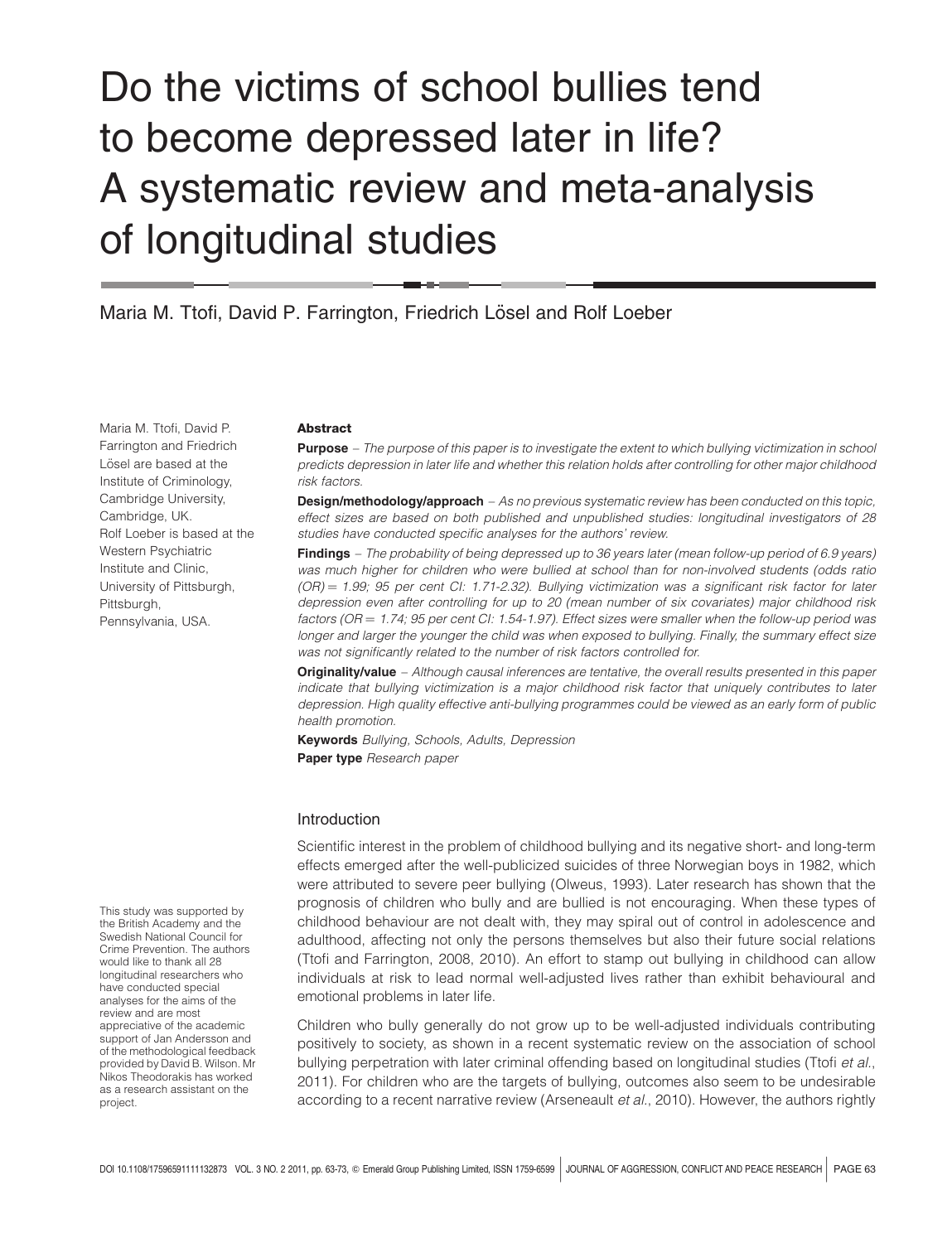state that the majority of studies on this topic are cross-sectional or have a retrospective longitudinal design. Well-controlled prospective research is required to address the long-term impact of bullying victimization on health measures and also to address the unique contribution of this risk factor across time.

To date, there has been no systematic review or quantitative synthesis of the results of existing longitudinal research on bullying victimization versus later health problems. The current manuscript addresses this gap in the research literature by:

- **B** conducting a systematic review and meta-analysis based on longitudinal studies relating victimization to later depression; and
- $\blacksquare$  including unpublished research on the topic.

We have contacted the principal investigators of a large number of longitudinal studies across the world and initiated new data analyses on this topic.

# Objectives of the review

Our objective was to conduct a systematic review of the link between bullying victimization and later depression and calculate standardized effect sizes with the final aim of:

- $\blacksquare$  Establishing the extent to which there is a significant association between bullying victimization and depression later in life.
- <sup>B</sup> Analyzing the unique contribution of school bullying victimization as a risk factor for later depression (i.e. the predictive efficacy across time after controlling for other childhood risk factors).
- Establishing what covariates (e.g. length of follow-up period; number of risk factors controlled for; ages of assessment of bullying victimization and depression) are significantly related to and might explain variability in effect sizes.

# Searches

Extensive searches were conducted in 63 journals and 19 electronic databases. In addition, we contacted numerous longitudinal researchers on school bullying and developmental criminology. Further details (e.g. names of journals, key words used in databases, etc.) can be found in a report which is being prepared for the Swedish National Council for Crime Prevention (Ttofi et al., in preparation).

### Eligibility criteria for inclusion or exclusion of a study

The criteria for inclusion of reports in this review were as follows:

- **B** The report clearly indicates that it is concerned with school bullying victimization and not with other more general forms of peer victimization.
- A clear measure of depression as an outcome measure is presented.
- **B** The report presents longitudinal data. Subsequently, some papers based on longitudinal studies were excluded because analyses were based on data within one wave, making them essentially cross-sectional in character (Barbarin, 1999; Grills, 2003)\*[1].
- <sup>B</sup> We also included follow-up/intervention studies since various bullying prevention programmes targeted both bullying and health-related problems such as depression and anxiety. In this case, we sent e-mails to evaluators of each programme, asking for specific data analyses for the control group which did not receive the intervention. We did not ask for data analyses based on the experimental children because we were concerned that, in the case of efficacious interventions, a reduction in bullying might subsequently be followed by a reduction in health outcomes. Specifically, we asked the evaluators of the programmes to examine whether bullying victimization at the baseline (i.e. before the implementation of the programme) predicted depression at the follow-up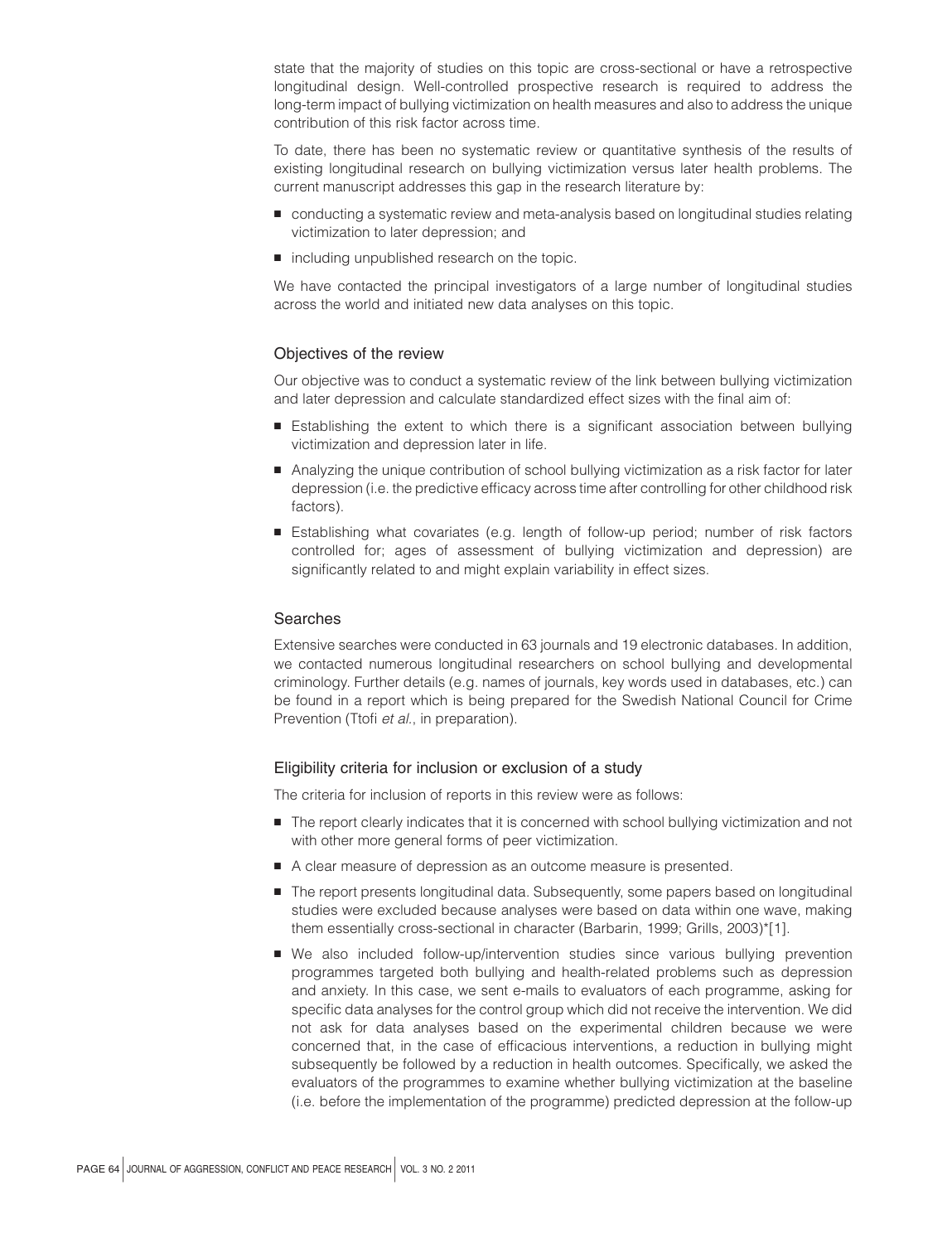period (i.e. after the implementation of the programme) for the control group only. Other published papers also followed our analytical approach (Fekkes et al., 2006)\*. Various evaluators of anti-bullying programmes were responsive (e.g. Dorothy Espelage for the Multimedia Violence Prevention Study[2]; Caroline Hunt for the Confident Kids Programme; Christina Salmivalli for the KiVa Programme; and Rolf Sandell for the SET Project) while others were not able to provide results for the requested data analyses (e.g. the S.S.GRIN Programme, the Beyond Bullying Secondary Programme and the Owning up Programme[3]).

- **B** Chronologically, the predictor (i.e. bullying victimization) precedes the outcome (i.e. depression). Subsequently, the Shelley (2009)<sup>\*</sup> study and the Moon et al. (2008)<sup>\*</sup> study were excluded because of this requirement.
- **B** Study participants are school-aged children in the community and exposure to bullying specifies school years[4]. We did, however, include retrospective studies, in which the study participants are adults and in which a retrospective measure of exposure to bullying is related to outcome measures of interest (i.e. concurrent depression).
- **B** The report has quantitative data that allow calculation of an effect size. For example, the study by Carlisle and Rofes (2007)\* was based on qualitative data and was excluded.
- <sup>B</sup> We included published and unpublished reports of the literature including books and book chapters (Olweus, 1993, 1994)\*, journal articles, Masters or PhD theses (Blais, 2008; Grills, 2003; Parada, 2006; Singer, 2002; Taylor, 2006)\* and conference presentations (Lösel et al., 2008)\*. As mentioned earlier, data were also obtained via e-mail communication with Principal Investigators of major longitudinal studies.

Some criteria for exclusion of reports were as follows:

- $\blacksquare$  The predictor is bullying perpetration and not bullying victimization (Espelage *et al.*, 2001; Moffitt et al., 2010[5]; Moon et al., 2008)\*.
- **B** The outcome measure (i.e. depression) is part (i.e. a subscale) of a wider theoretical construct (e.g. anti-social behaviour) and effect sizes are not shown for the depression subscale (Farrington and Ttofi, 2011)\*[6].
- **Dur outcome of interest (i.e. depression) is used as a moderator between bullying** victimization and another health outcome (Hidaka and Operario, 2006; Nrugham et al., 2008; Roeger et al., 2010)\*.

# Combining effect sizes within a report

We used ORs as the measure of effect size. Where studies presented other statistics, these were converted into ORs. Within each manuscript more than one effect size could be reported. When choosing an appropriate effect size that would justify inclusion of a report in the meta-analysis, the following rules were set:

- <sup>B</sup> Within a report, if different effect sizes were derived from self-, mother-, teacher-, peer-, and clinician-rated depression, these were combined into one effect size (Arseneault, 2011; Salmivalli, 2010; Shakoor et al., 2011)\*. We followed the same strategy for the predictor, i.e. bullying victimization (Salmivalli, 2010)\*.
- <sup>B</sup> If a general measure of depression (based on a composite scale) as well as any of the specific items (or sub-scales) were available within a report, then we chose to include the general measure in our meta-analysis, unless we were restricted by what was available in the study[7].
- **If the same informant filled in two different instruments on depression which were mutually** exclusive (i.e. one not being a subscale of the other), we have combined the relevant effect sizes (Bender and Lösel, 2011; Gladstone et al., 2006)\*. We did not find any studies where participants filled in two different instruments on bullying victimization.
- **If within a manuscript an effect size was given separately for males and females** (Kaltiala-Heino et al., 2010; Nishino et al., 2011; Shelley, 2009)\* or for children at different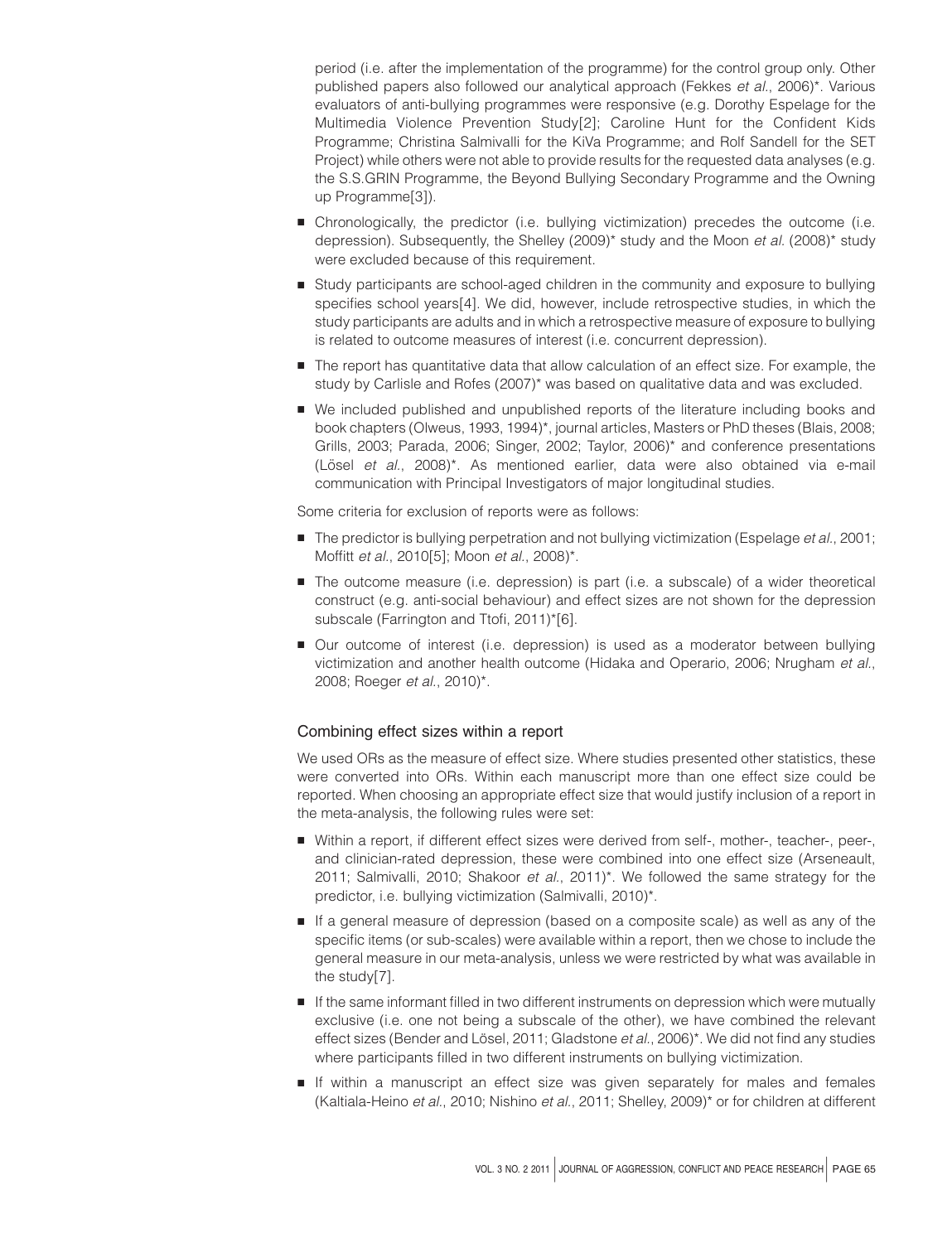ages (Hemphill et al., 2011)\*[8], we combined the two measures. The same combining strategy was followed when a separate measure was presented for two or more follow-up periods (Nishino et al., 2011; Ozdemir and Stattin, 2011)\*. It would have been ideal if we could have examined possible changes in the magnitude of the effect size within each study for different follow-up periods, but not many studies provided this information. We did, however, include the length of the follow-up period in the moderator analyses.

If for the same outcome measure different effect sizes were reported separately for each informant, but the manuscript also provided a combined measure across all informants, then we chose to report the latter combined measure (e.g. a combined parent-teacher-child depression score for the z-proso longitudinal study by Averdijk et al., 2011)\*. We followed the same rule for the predictor (i.e. bullying victimization), giving preference to a combined measure as opposed to a separate measure.

In the Appendix, we list the reports from each longitudinal study. Under the name of each study, we indicate the age of the participants when victimization and depression were measured as well as the number of covariates the authors controlled for when presenting the adjusted effect sizes.

# Combining effect sizes across reports relating to the same longitudinal study

The possibility of obtaining more than one (published or unpublished) report relevant to the same longitudinal study could not be excluded. In the study diagram (see Appendix), the reader can see the number of reports/manuscripts relating to each longitudinal study. Some longitudinal studies were represented by one report while others were represented in the systematic review (but not in the meta-analysis) by up to a maximum of ten reports (e.g. the Finnish 1981 Cohort Study).

When different manuscripts relating to the same longitudinal study report discrete effect sizes (because of differences, for example, in the sample size or in the follow-up period that the authors have used), combination of effect sizes across reports is not straightforward as these effect sizes are based on dependent samples. These dependencies must be taken into account, as ignoring them will result in standard errors that are too small, often by a large degree. In this case, the meta-analyst would need to identify independent sets for analysis (Wilson, 2010)[9]. We did face this challenge in the current meta-analysis.

In our Swedish report (Ttofi et al., in preparation), we explain how we dealt with the issue of combining discrete effect sizes from different reports relating to the same longitudinal study (i.e. the issue of dependency of samples). To give an example, for the International Youth Development Study, we did not take into account the report by Patton et al. (2008)\* because:

- only adjusted effect sizes are given; and
- **P** primarily, a more recent study is available (Hemphill *et al.*, 2011)<sup>\*</sup> in which both adjusted and unadjusted effect sizes are presented.

# **Results**

#### School bullying victimization versus later depression: unadjusted and adjusted effect sizes

A total of 29 studies provided an effect size for bullying victimization versus depression. For nine of them (see Appendix), only an unadjusted effect size was available. As mentioned, the effect size that we used was the OR. The summary effect size across the 29 studies was  $OR = 2.06$  (95 per cent CI: 1.79-2.38;  $z = 9.23$ ) for the random-effects model. We used the random-effects model since the heterogeneity test, Q, of 121.41 was highly significant at  $p = 0.0001$ . When the nine studies with only unadjusted effect sizes were excluded, the summary effect size for the remaining 20 studies – for the random-effects model – was  $OR = 1.99$  (95 per cent CI: 1.71-2.32,  $z = 8.80$ ). Again, there was significant variability in effect sizes across these studies ( $Q = 76.33$ ,  $p = 0.0001$ ). The effect sizes for the majority of studies were significant, as shown in the forest graph in Figure 1.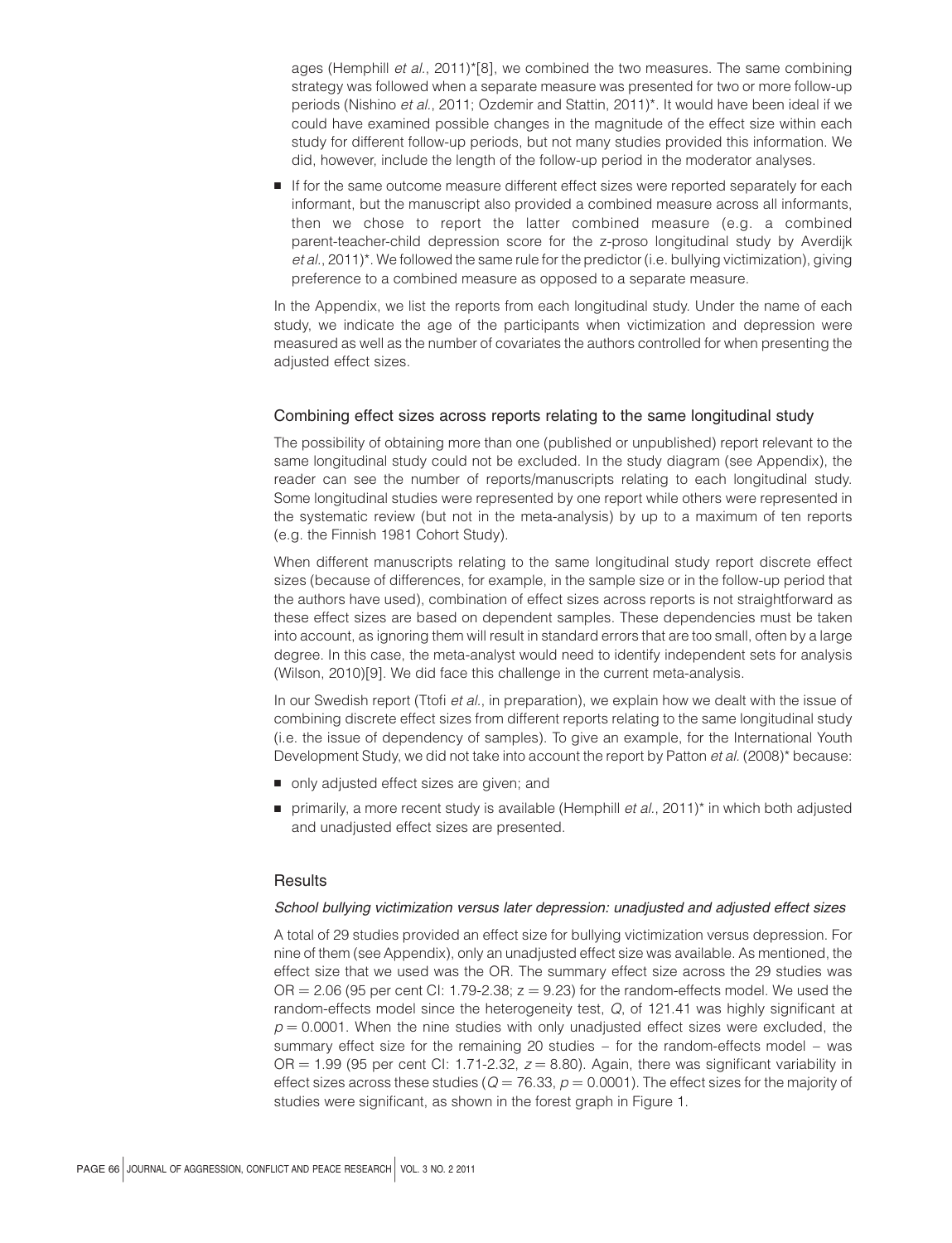**Figure 1** Bullying victimization and later depression: unadjusted effect sizes

| Model  | Study name              | Statistics for each study |                           |        |        |                    |     | Odds ratio and 95% CI  |     |   |                |                    |    |  |
|--------|-------------------------|---------------------------|---------------------------|--------|--------|--------------------|-----|------------------------|-----|---|----------------|--------------------|----|--|
|        |                         | ratio                     | Odds Lower Upper<br>limit | limit  |        | Z-value $p$ -value |     |                        |     |   |                |                    |    |  |
|        | Roth et al.             | 4.438                     | 3.159                     | 6.236  | 8.590  | 0.000              |     |                        |     |   |                |                    |    |  |
|        | Klomek et al.           | 4.150                     | 1.715                     | 10.042 | 3.156  | 0.002              |     |                        |     |   |                |                    |    |  |
|        | Kaltiala-Heino et al. C | 4.070                     | 2.244                     | 7.381  | 4.621  | 0.000              |     |                        |     |   |                |                    |    |  |
|        | Pirkola et al. C        | 2.505                     | 1.953                     | 3.213  | 7.231  | 0.000              |     |                        |     |   |                |                    |    |  |
|        | McVie                   | 2.400                     | 2.117                     | 2.721  | 13.652 | 0.000              |     |                        |     |   |                |                    |    |  |
|        | Ozdemir & Stattin_C     | 2.329                     | 1.808                     | 3.001  | 6.543  | 0.000              |     |                        |     |   |                |                    |    |  |
|        | Bond et al.             | 2.300                     | 1.215                     | 4.354  | 2.558  | 0.011              |     |                        |     |   |                |                    |    |  |
|        | Henry et al.2           | 2.266                     | 1.437                     | 3.574  | 3.520  | 0.000              |     |                        |     |   |                |                    |    |  |
|        | Shakoor/Arsenault C     | 2.055                     | 1.492                     | 2.829  | 4.411  | 0.000              |     |                        |     |   |                |                    |    |  |
|        | Averdijk et al.         | 1.842                     | 1.510                     | 2.246  | 6.024  | 0.000              |     |                        |     |   |                |                    |    |  |
|        | Bender and Losel        | 1.768                     | 0.857                     | 3.648  | 1.542  | 0.123              |     |                        |     |   |                |                    |    |  |
|        | Farrington et al_C      | 1.691                     | 1.103                     | 2.593  | 2.409  | 0.016              |     |                        |     |   |                |                    |    |  |
|        | Renda et al.            | 1.631                     | 1.090                     | 2.441  | 2.379  | 0.017              |     |                        |     |   |                |                    |    |  |
|        | Nishino et al. C        | 1.600                     | 1.072                     | 2.388  | 2.300  | 0.021              |     |                        |     |   |                |                    |    |  |
|        | Hemphill et al C        | 1.517                     | 0.862                     | 2.670  | 1.445  | 0.148              |     |                        |     |   |                |                    |    |  |
|        | Gibb et al.             | 1.500                     | 0.832                     | 2.704  | 1.349  | 0.177              |     |                        |     |   |                |                    |    |  |
|        | Losel & Bender          | 1.440                     | 1.063                     | 1.951  | 2.354  | 0.019              |     |                        |     |   |                |                    |    |  |
|        | Henry et al.1           | 1.388                     | 0.831                     | 2.317  | 1.254  | 0.210              |     |                        |     |   |                |                    |    |  |
|        | Lund et al.             | 1.337                     | 1.118                     | 1.597  | 3.192  | 0.001              |     |                        |     |   |                |                    |    |  |
|        | McGee et al.            | 1.180                     | 0.619                     | 2.248  | 0.503  | 0.615              |     |                        |     |   |                |                    |    |  |
| Fixed  |                         | 2.019                     | 1.888                     | 2.158  | 20.628 | 0.000              |     |                        |     |   |                |                    |    |  |
| Random |                         | 1.991                     | 1.708                     | 2.321  | 8.795  | 0.000              |     |                        |     |   |                |                    |    |  |
|        |                         |                           |                           |        |        |                    | 0.1 | 0.2                    | 0.5 | 1 | $\overline{c}$ | 5                  | 10 |  |
|        |                         |                           |                           |        |        |                    |     | Favours non-depression |     |   |                | Favours depression |    |  |

After controlling for covariates, the adjusted summary effect size was reduced to  $OR = 1.74$ , but this was still highly significant (95 per cent CI: 1.54-1.97,  $z = 8.77$ ) and with marked precision as shown by the narrow confidence intervals[10]. This is a substantial effect. Assuming that a quarter of children were victimized and a quarter were depressed,  $OR = 1.74$  corresponds to 33 per cent of victimized children being depressed, compared to 22 per cent of other children, a 50 per cent increase in risk. Figure 2 shows the forest graph for adjusted effect sizes. As with the previous forest plot, all the effect sizes were in the expected direction.

#### Meta-regression

For the adjusted summary effect size, various moderators were investigated to explain the heterogeneity in effect sizes across studies, which was significant ( $Q = 45.57$ ,  $p = 0.001$ ).



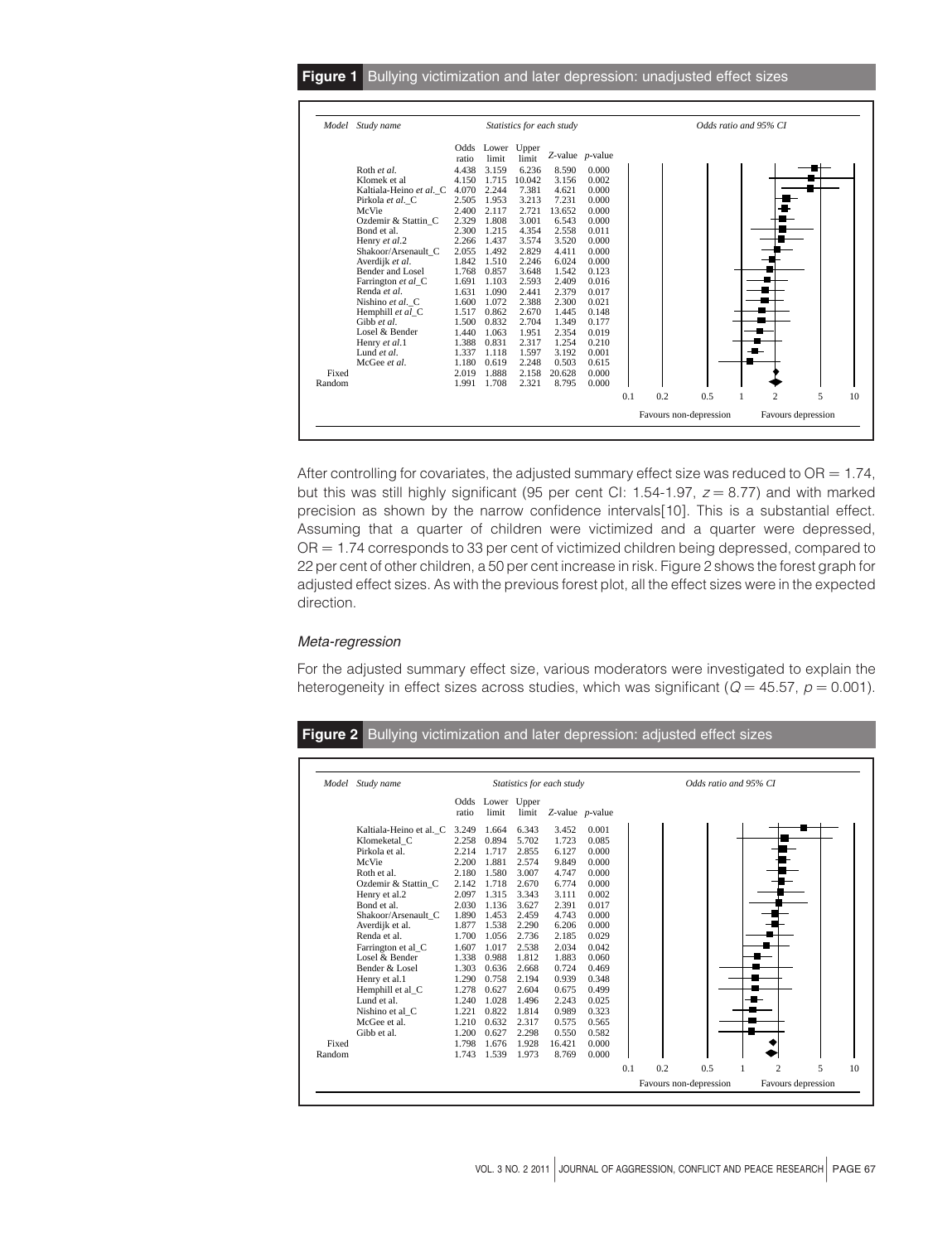These included the number of covariates controlled for at baseline (range: 1-20;  $M = 6.05$ ;  $SD = 5.05$ ), the age at which school bullying was measured (range: 8.00-18.00;  $M = 12.16$ ;  $SD = 2.75$ ), the age of participants when depressive symptoms were assessed (range: 10.00-47.00;  $M = 19.08$ ; SD = 9.53) and the length of the follow-up period, measured in years (range: 1.00-36.00;  $M = 6.91$ ; SD = 8.61). Because  $I^2 = 58.31$  per cent, most of the between-study variation reflects real differences rather than random error. Therefore, fixed effects meta-regressions were used.

The age at which bullying victimization was measured was significantly negatively associated with the effect size ( $B = -0.028$ ,  $SE = 0.012$ ,  $p = 0.019$ ) and so was the age at which the outcome measure was taken ( $B = -0.006$ ,  $SE = 0.003$ ,  $p = 0.036$ ). As expected, the length of the follow-up period was significantly negatively related to the effect size with a regression coefficient close to significance  $(B = -0.006, \text{ SE} = 0.003, p = 0.086)$ , suggesting (as with the previous coefficient) that the deleterious effects of bullying victimization decrease as time goes by. The relationship between the number of covariates controlled for and the effect size was not in the expected negative direction, but it was not significant ( $B = 0.010$ ,  $SE = 0.008$ ,  $p = 0.213$ ).

#### Discussion

The results of our systematic review support that bullying victimization in school is not just a temporal and school-related problem but, instead, plays a vital part in the longer-term psychosocial development of the individual. Although not all primary studies showed desirable and significant results, the majority did. Our findings seem to be relatively robust because the fixed-effect and random-effects models revealed rather similar mean odds ratios. This may be due to the substantial sample sizes in many studies.

A key issue is whether school bullying victimization causes later depression or whether depressive individual characteristics enhance the risk of being bullied. The detailed mechanisms of such processes are not yet clear (Arseneault et al., 2010; Lösel and Bliesener, 2003; Ttofi and Farrington, 2010). Although causal inferences should be treated with caution, the current meta-analysis indicates that school bullying victimization is a unique childhood riskfactor for laterdepression, even after controllingfor a large number of pre-existing risk factors (a sound strategy for non-experimental longitudinal designs; Murray *et al.*, 2009).

Our review clearly highlights the importance of intervening to save high-risk youth, specifically victims of school bullying. Bullying prevention programmes are effective (Farrington and Ttofi, 2009; Ttofi and Farrington, 2011) and financial support for the implementation of high-quality anti-bullying programmes is justified. These programmes can have longer term effects by reducing the future psychosocial maladjustment of the troubled individual (and associated health, welfare, education, and other costs). In light of evidence on the monetary value of saving a high-risk youth (Cohen and Piquero, 2009), an effective programme for school bullies and victims would have a high benefit:cost ratio.

In any case, the victims of school bullying are children in need. Intervention strategies aiming at tackling school bullying and promoting safer school communities can be seen as a moral imperative (Smith et al., 2003). In addition, we recommend that more efforts should be made to implement effective programmes with individual bullies and victims, perhaps based on child skills training (Lösel and Beelman, 2003) and family-based programmes (Farrington and Welsh, 2003).

#### Implications for practice

- **Exposure to school bullying is a unique childhood risk factor for later depression.**
- **Effective anti-bullying programmes should be promoted and could be seen as an early form of** public health promotion.
- **B** Given the health costs for offering support to depressed adults, anti-bullying programmes are likely to have a high benefit:cost ratio.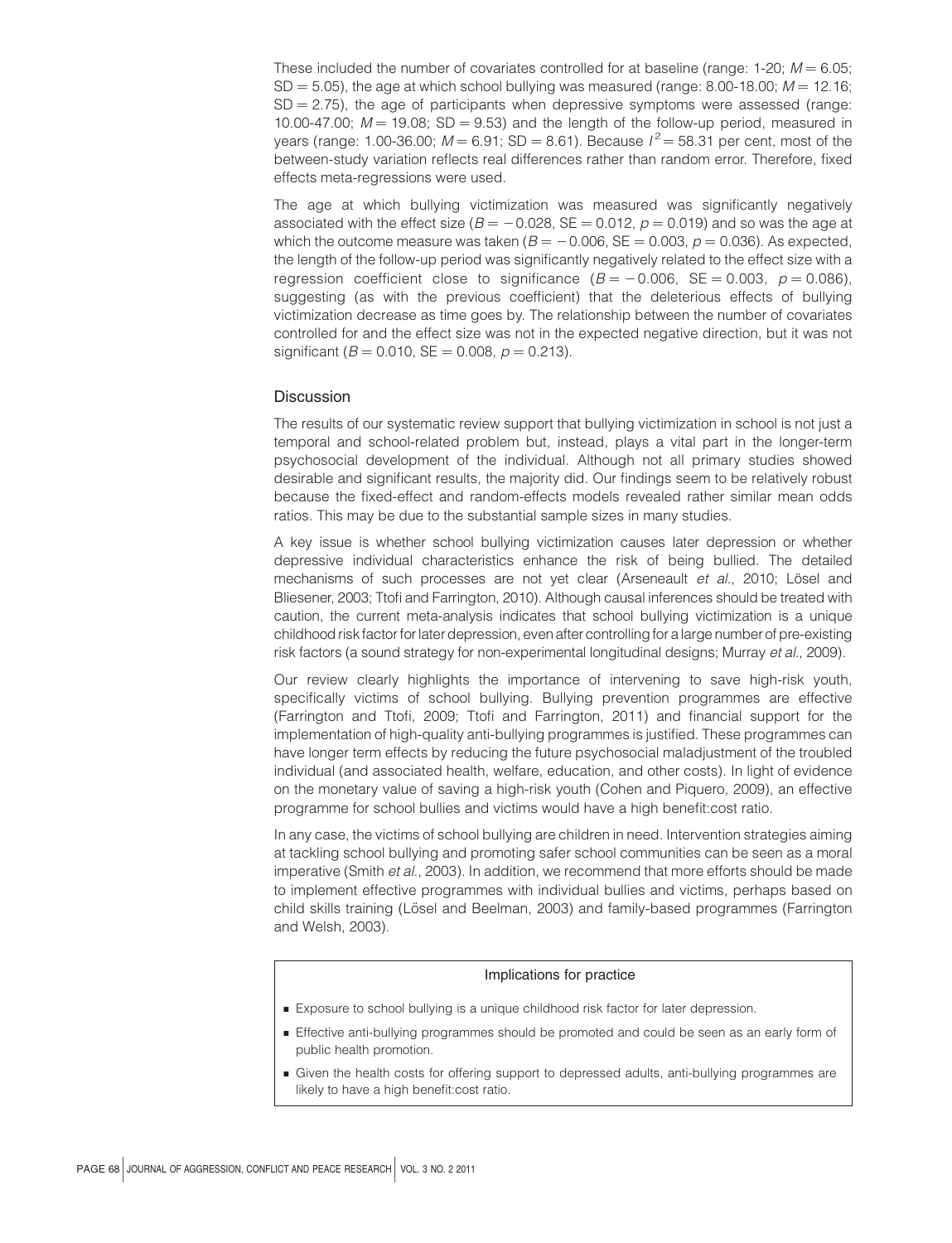#### **Notes**

- 1. Throughout the paper, citations in parentheses indicated with an asterisk refer to manuscripts included in the systematic review but not necessarily in the meta-analysis. These citations are also shown in the Appendix. For the exact references, see Ttofi et al. (in preparation); they are not presented here because of space limitations.
- 2. The study shows specific results on school bullying and not just aggression. Dorothy Espelage provided the zero-order correlation coefficient for Time 1 bullying perpetration versus Time 2 depression for the sixth graders who were part of the control group (e-mail: December 3, 2010). Adjusted effect sizes could not be provided.
- 3. We were not able to find the e-mail address of Randie Taylor at all.
- 4. We have excluded the paper by Jordanova et al. (2007) after confirmation by Robert Stewart that exposure to bullying under ''lifetime events'' did not specify school bullying victimization (e-mail communication, January 13, 2011).
- 5. E-mail communication with Retate Houts, July 22, 2010.
- 6. Depression is part of the composite measure of life success.
- 7. For example, the Due et al. (2009) paper deals with depression based on Becks' (2001) Major Depression Inventory, but effect sizes of interest are shown based on a single item.
- 8. With the exception of those studies where younger and older children were based on different cohorts (Henry et al., 2010).
- 9. E-mail communication with David B. Wilson (October 25, 2010).
- 10. Two studies (see Appendix) provided only adjusted effect sizes. Across the 22 studies, the adjusted summary effect size was OR = 1.77 (95 per cent CI: 1.57-1.99;  $z = 9.50$ );  $Q = 51.83$ ,  $p = 0.0001$ .

#### References

Arseneault, L., Bowes, L. and Shakoor, S. (2010), ''Bullying victimization in youths and mental health problems: 'much ado about nothing'?'', Psychological Medicine., Vol. 40, pp. 717-29.

Cohen, M.A. and Piquero, A.R. (2009), ''New evidence on the monetary value of saving a high risk youth'', Journal of Quantitative Criminology, Vol. 25, pp. 25-49.

Farrington, D.P. and Ttofi, M.M. (2009), ''School-based programs to reduce bullying and victimization'', Campbell Systematic Reviews, Vol. 6, available at: www.campbellcollaboration.org

Farrington, D.P. and Welsh, B.C. (2003), ''Family-based prevention of offending: a meta-analysis'', Australian and New Zealand Journal of Criminology, Vol. 36, pp. 127-51.

Lösel, F. and Beelman, A. (2003), "Effects of child skills training in preventing antisocial behavior: a systematic review of randomized evaluations'', Annals of the American Academy of Political and Social Science, Vol. 587, pp. 84-109.

Lösel, F. and Bliesener, T. (2003), Aggression und delinquenz unter jugendlichen: Untersuchungen von kognitiven und sozialen Bedingunger, Hermann, Luchterhand.

Murray, J., Farrington, D.P. and Eisner, M. (2009), ''Drawing conclusions about causes from systematic reviews of risk factor: the Cambridge Quality Checklists", Journal of Experimental Criminology, Vol. 5, pp. 1-23.

Olweus, D. (1993), Bullying at School: What We Know and What We Can Do, Blackwell, Oxford.

Smith, P.K., Ananiadou, K. and Cowie, H. (2003), ''Interventions to reduce school bullying'', Canadian Journal of Psychiatry, Vol. 48, pp. 591-9.

Ttofi, M.M. and Farrington, D.P. (2008), ''Bullying: short-term and long-term effects and the importance of defiance theory in explanation and prevention'', Victims and Offenders, Vol. 3, pp. 289-312.

Ttofi, M.M. and Farrington, D.P. (2010), ''School bullying: risk factors, theories and interventions'', in Brookman, F., Maguire, M., Pierpoint, H. and Bennett, T.H. (Eds), Handbook of Crime, Willan, Cullomption, pp. 427-57.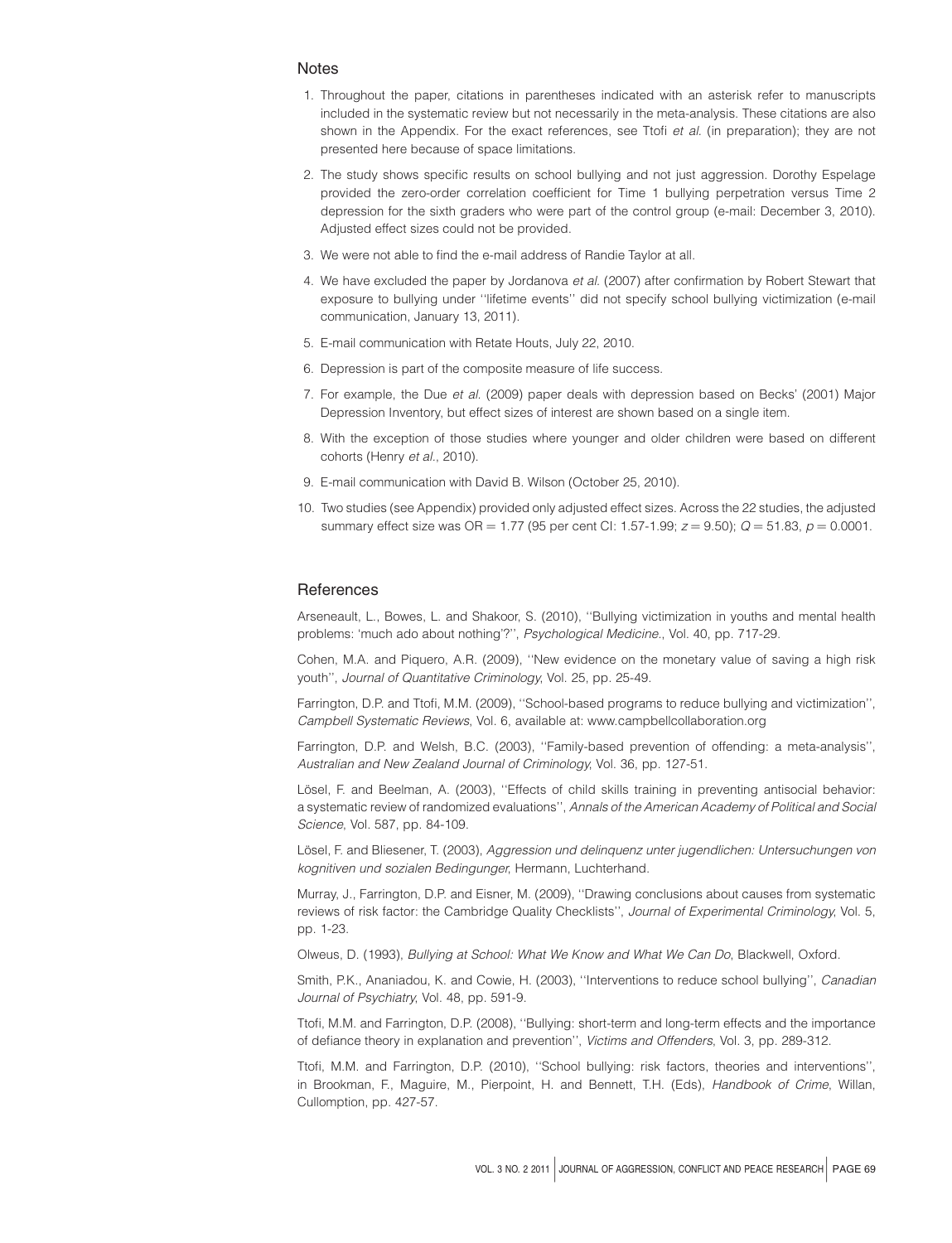Ttofi, M.M. and Farrington, D.P. (2011), ''Effectiveness of school-based programs to reduce bullying: a systematic and meta-analytic review'', Journal of Experimental Criminology, Vol. 7, pp. 27-56.

Ttofi, M.M., Farrington, D.P., Lösel, F. and Loeber, R. (in preparation), Adverse Criminal and Health Outcomes of Children Involved in School Bullying: A Systematic Review of Longitudinal Studies, Swedish National Council for Crime Prevention, Stockholm (in preparation).

Ttofi, M.M., Farrington, D.P., Lösel, F. and Loeber, R. (2011), "The predictive efficiency of school bullying versus later offending: a systematic/meta-analytic review of longitudinal studies'', Criminal Behaviour and Mental Health, Vol. 21, pp. 80-9.

#### Appendix. 71 reports on depression from 49 longitudinal studies

#### (A). Included studies

Adolescent Mental Health Cohort Study (Kaltiala-Heino et al., 2010); longitudinal prospective:

**Depression at age 17; bullying victimization at age 15; controlling for four covariates.** 

Australian Temperament Project (Renda et al., 2011); longitudinal prospective (For depression, results were provided via e-mail communication with Jennifer Renda (July 16, 2010).)

**Depression at age 23.5; bullying victimization at age 13.5; controlling for 20 covariates.** 

Christchurch Health and Development Study (Gibb et al., 2011); longitudinal prospective.

**B** Depression at age 23; bullying victimization at age 14; controlling for 16 covariates.

Confident Kids Program (Berry and Hunt, 2009); follow-up/intervention study (The authors have provided standardized regression coefficients for bullying victimization at baseline (before the implementation of the programme) versus depression at the follow-up for the control group only (e-mail communication with Caroline Hunt, May 26, 2010). Bullying victimization was a continuous variable.)

**Depression at age 13.21; bullying victimization at age 13.04; unadjusted effect size only.** 

Danish Longitudinal Health Behaviour Study, Young Cohort (Due et al., 2009); longitudinal retrospective (Further to our e-mail correspondence (January 14, 2011), Pernile Due has agreed to provide adjusted effect sizes in due course. For the moment, we can only report the results presented in the published paper.)

**B** Depression at age 27; bullying victimization at age 15; unadjusted effect sizes only.

Danish Longitudinal Retrospective Study (Lund et al., 2008); longitudinal retrospective.

**Depression at age 41; bullying victimization at age 18; controlling for two covariates.** 

Dutch Anti-bullying Programme (Fekkes et al., 2006); follow-up/intervention study:

**Depression at age 10.5; bullying victimization at age 10; unadjusted effect sizes only.** 

Edinburgh Study of Youth Transitions and Crime (McVie, 2010); longitudinal prospective.

**Depression at age 14; bullying victimization at age 13; controlling for ten covariates.** 

E-risk Longitudinal Study (Shakoor et al., 2011; Arsenault, 2011); longitudinal prospective (Adjusted effect sizes provided by Louise Arsenault via e-mail communication (January 21, 2011).)

**B** Depression at age 12; bullying victimization at age 9.25; controlling for five covariates.

Erlangen-Nuremberg Development and Prevention Study (Lösel and Bender, 2011); longitudinal prospective:

**B** Depression at age 13.7; bullying victimization at age 9; controlling for five covariates.

Erlangen-Nuremberg Study of School Bullying (Bender and Lösel, 2011; Lösel and Bliesener, 2003; Lösel et al., 2008); longitudinal prospective:

**Depression at age 24.64; bullying victimization at age 15.54; controlling for three** covariates.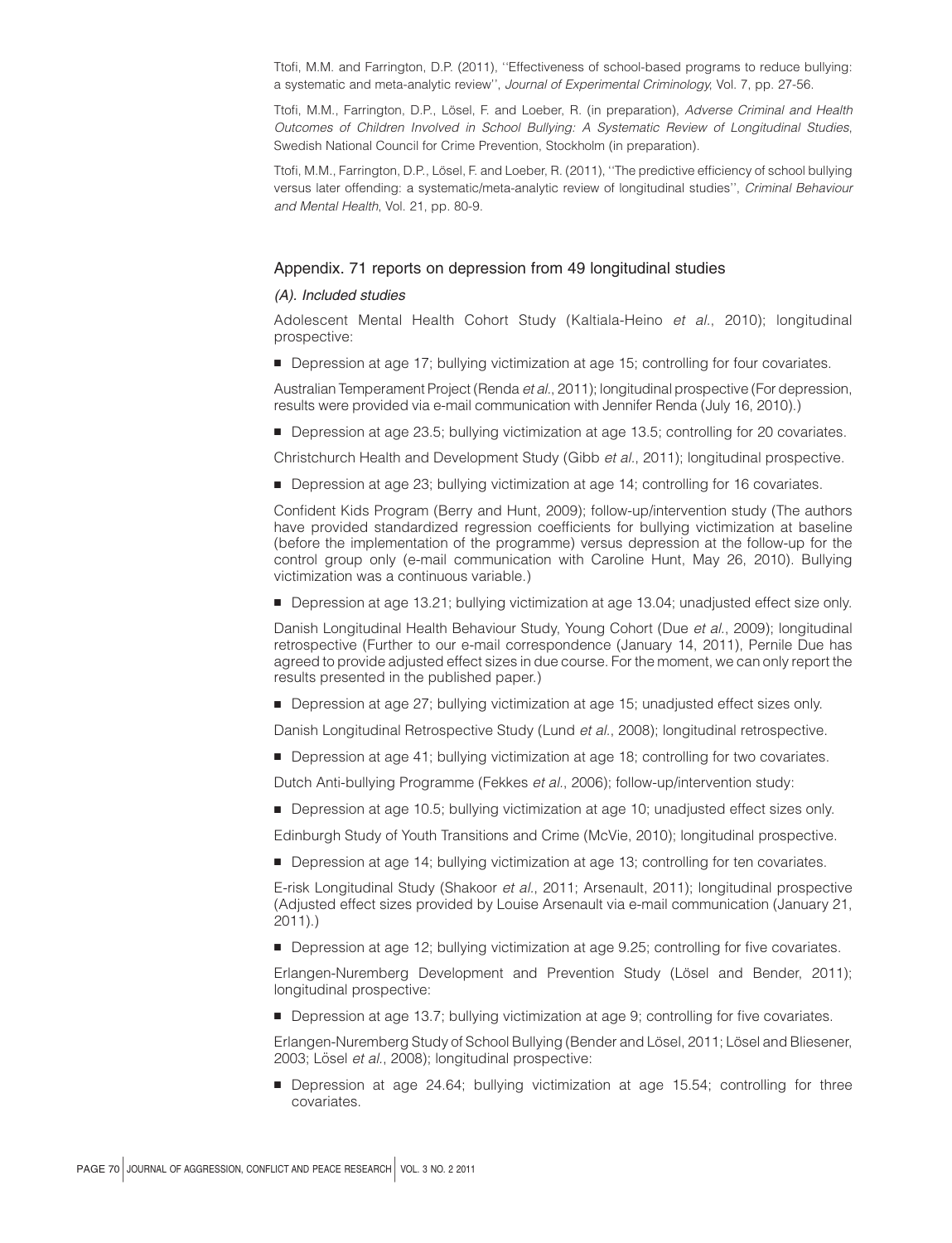European TMR Network Project (Singer, 2002); longitudinal retrospective:

**Depression at age 23.5; bullying victimization at age 11; controlling for four covariates;** adjusted effect sizes only.

Finnish Cohort Longitudinal Study (Haavisto et al., 2004; Klomek et al., 2008; Sourander et al., 2007, 2009); longitudinal prospective:

**Depression at age 18; bullying victimization at age 8; controlling for one covariate.** 

Gatehouse Project (Bond et al., 2001); follow-up/intervention study (The authors have controlled for the implementation group):

**B** Depression at age 14; bullying victimization at age 13; controlling for five covariates.

Health 2000 Project (Pirkola et al., 2005); longitudinal retrospective:

**Depression at age 47; bullying victimization at age 11; controlling for three covariates.** 

International Youth Development Study (Hemphill et al., 2011; Patton et al., 2008); longitudinal prospective:

**Depression at age 16.9; bullying victimization at age 14.4; controlling for eight covariates.** 

Japanese Longitudinal Study (Nishino et al., 2009, 2011); longitudinal prospective:

**B** Depression at age 13.81; bullying victimization at age 12.5; controlling for four covariates.

KiVa Anti-bullying Programme (Salmivalli, 2010); follow-up/intervention study (Results given via e-mail communication with Christina Salmivalli (March 29, 2010)):

**Depression at age 10.5; bullying victimization at age 9.5; unadjusted effect sizes only.** 

Longitudinal Retrospective Study at the Mood Disorders Unit Outpatient Depression Clinic in Sydney, Australia (Gladstone et al., 2006); longitudinal retrospective:

**Depression at age 43; bullying victimization at age 10.5; unadjusted effect sizes only.** 

Longitudinal Retrospective Study of Adult Twin Pairs (Gladstone and Parker, 2006); longitudinal retrospective:

**Depression at age 40.7; bullying victimization at age 8.5; unadjusted effect sizes only.** 

Longitudinal Retrospective Study of American University Students (Roth et al., 2002); longitudinal retrospective:

**B** Depression at age 19.36; bullying victimization at age 12; controlling for one covariate.

Longitudinal Retrospective Study of Japanese University Students (Matsui et al., 1996); longitudinal retrospective:

Depression at age 19.4; bullying victimization at age 13.5; controlling for two covariates; adjusted effect sizes only.

Mater-University of Queensland Study of Pregnancy and Its Outcomes (McGee et al., 2011); longitudinal prospective:

**B** Depression at age 20.9; bullying victimization at age 13.9; controlling for three covariates.

Metropolitan Area Child Study (Henry et al., 2010); Study 1; longitudinal prospective (Results obtained via e-mail communication with David Henry (July 16, 2010). The two reports are based on two independent cohorts):

**Depression at age 10; bullying victimization at age 8; controlling for four covariates.** 

Metropolitan Area Child Study (Henry et al., 2010); Study 2; longitudinal prospective:

**B** Depression at age 13; bullying victimization at age 11; controlling for four covariates.

Pittsburgh Youth Study (Farrington et al., 2011); longitudinal prospective:

**Depression at age 14.27; bullying victimization at age 10.98; controlling for ten covariates.** 

SET Project (Kimber et al., 2008a, b); follow-up/intervention study (Special data analyses results (only adjusted effect sizes) provided via e-mail communication with Rolf Sandell (e-mail: March 19, 2010)):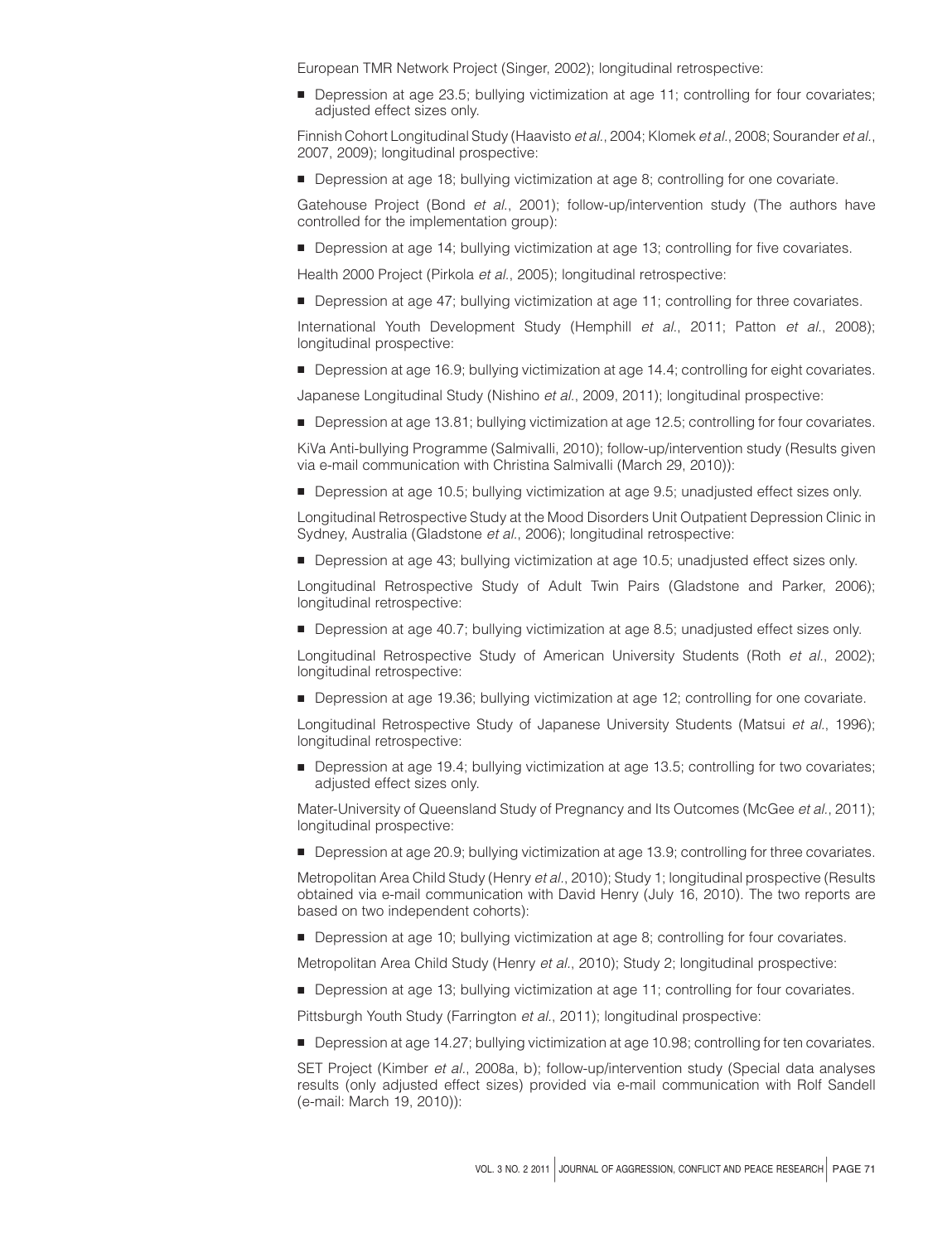**Depression at age 14.5; bullying victimization at age 13.5; controlling for three covariates;** adjusted effect sizes only.

Seven Schools Longitudinal Study (Ozdemir and Stattin, 2011); longitudinal prospective:

**Depression at age 14.49; bullying victimization at age 13.2; controlling for two covariates.** 

Six-month follow-up study in Canada (Shelley, 2009; Shelley and Craig, 2010); longitudinal prospective:

**B** Depression at age 11.5; bullying victimization at age 11; unadjusted effect sizes only.

Swedish Community Samples (Olweus, 1993, 1994); longitudinal prospective:

**B** Depression at age 23; bullying victimization at age 16; unadjusted effect sizes only.

z-proso Longitudinal Study (Averdijk et al., 2011); longitudinal prospective:

**Depression at age 11; bullying victimization at age 8; controlling for 11 covariates.** 

#### (B) Excluded studies

Beyond Bullying Secondary Programme (March et al., 2004; Parada, 2006; Parada et al., 2008) (We were unable to find the address for correspondence of Roberto Parada. Various e-mails have been sent to Herbert Marsh since January 15, 2011, but we did not receive any response.)

Birth to Ten Longitudinal Study in South Africa (Barbarin, 1999).

British National Survey of Psychiatric Morbidity (Jordanova et al., 2007) (Excluded further to e-mail correspondence with Robert Stewart (January 13, 2011).)

Cambridge Study in Delinquent Development (Farrington and Ttofi, 2011).

Dunedin Longitudinal Study (Moffitt et al., 2010) (E-mail communication with Renate Houts, July 22, 2010).

Finnish Cohort Longitudinal Study (Kumpulainen and Rasanen 2000; Kumpulainen and Roine, 2002; Kumpulainen et al., 2000, 2001; Klomek et al., 2009; Sourander et al., 2000).

Follow-up Study of Canadian Students (Blais, 2008).

Health Omnibus Survey in South Australia (Roger et al., 2010).

Longitudinal Retrospective Study of English GBQ Men (Rivers, 2001, 2004; Rivers and Cowie, 2006) (Potentially includable upon further information obtained.)

Longitudinal Retrospective Study of Japanese GBQ Men (Hidaka and Operario, 2006).

Longitudinal Study in Korea (Moon et al., 2008).

Multimedia Violence Prevention Study (Espelage et al., 2001) (The study shows specific results on school bullying and not just aggression. Dorothy Espelage has provided the zero-order correlation coefficient for Time 1 bullying perpetration versus Time 2 depression for the sixth graders who were part of the control group (e-mail: December 3, 2010).)

Norwegian Follow-up Study (Nrugham et al., 2008).

Owning Up Bullying Prevention Programme (Taylor, 2006) (We were unable to find the address for correspondence of the author and get in touch with him.)

Pilot Study of Adult Males in the USA, the UK and Australia (Carlisle and Rofes, 2007).

S.S.GRIN Intervention Study (DeRosier, 2004, 2007; DeRosier and Marcus, 2005) (E-mail communication with Melissa DeRosier, January 4, 2011.)

Three-year Follow-up Study in Australia (Rigby, 1999, 2001) (Bullying victimization, anxiety and depression were part of the baseline data. Questions on depression, but not on anxiety, were excluded from the follow-up period upon request from the schools.)

Two-year Follow-up of Virginia Students (Grills, 2003).